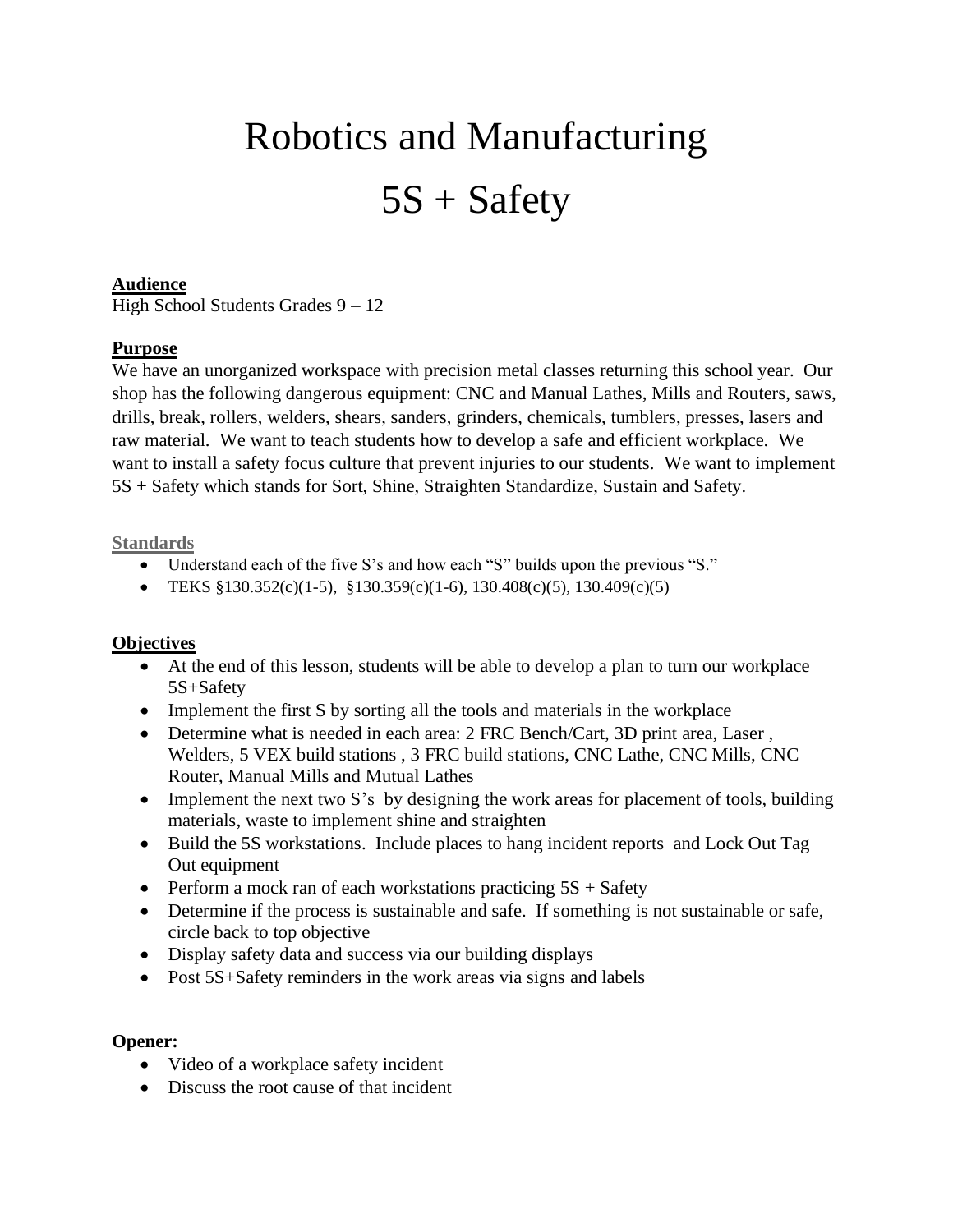- Show a 5S+Safety Workplace
- Walk thru our workplace
- Compare our workplace to a 5S+Safety Workplace

## **ACADEMIC KNOWLEDGE & SKILLS:**

Students will be able to use CAD skills, the experience in building robots, project management, and engineering design process learned.

## **PROJECT-BASED LEARNING OPPORTUNITIES:**

This lesson is a multiple days project where students are divided into various groups to implement the  $5S +$  Safety workplace

## **RESOURCES/MATERIALS NEEDED:**

- Pegboards
- Foam
- Tools
- Work Benches
- Work Tables
- Box cutter for the foam cutouts
- Tool Holders for pegboard
- Tape for marking workplace area (including yellow safety)
- Tape for item markings
- Can with lids for various waste management
- TBD (items identified in brainstorming session of objective 1